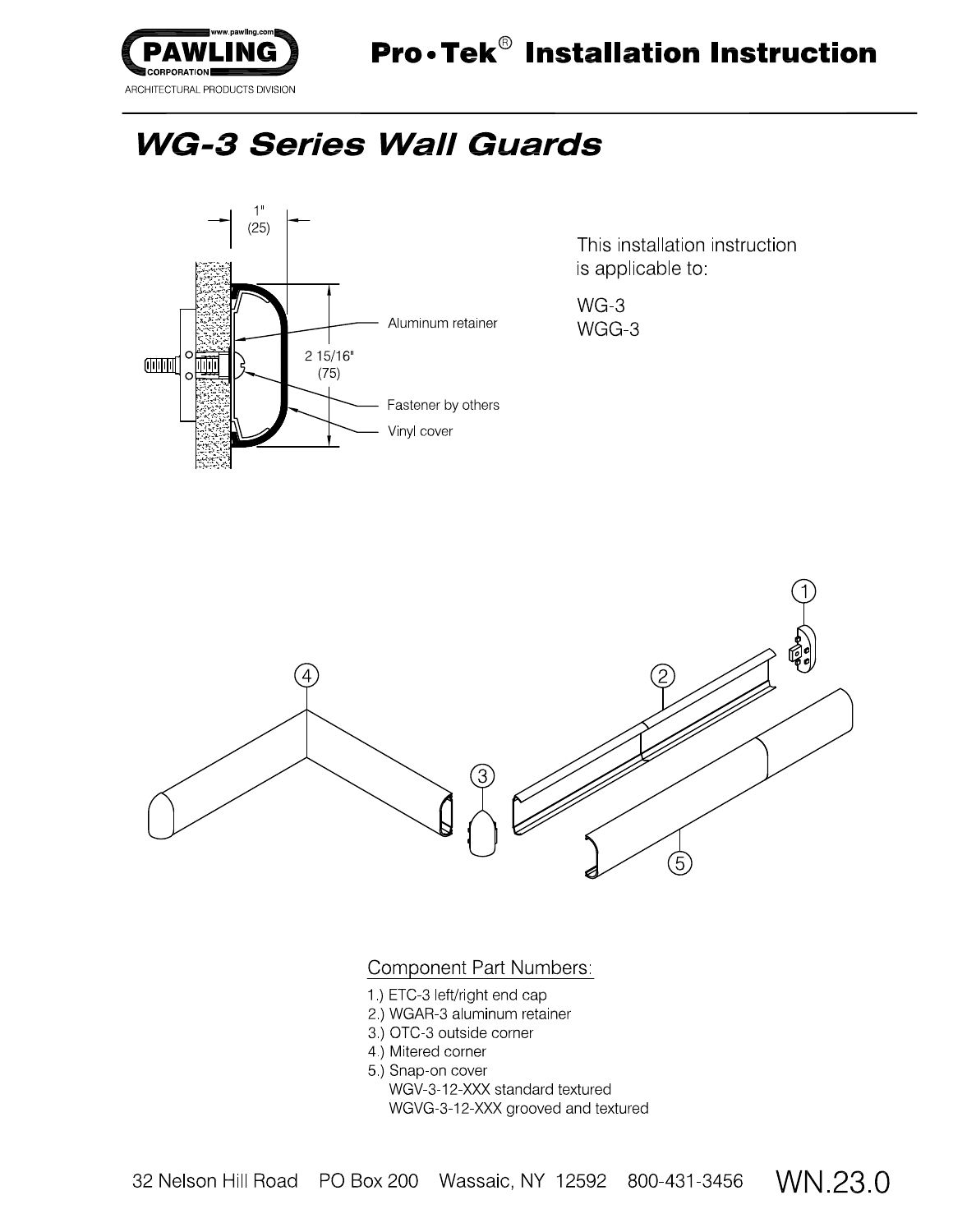- **Step 1:** Determine top of wall guard and snap a chalk line 1/8" below to locate top of aluminum retainer, see **fig 1**.
- *Important:*Store material in a clean dry place where the temperature is maintained above 50°F (10°C). Walls and rooms should be maintained at a minimum of 65°F (18°C) for at least 48 hours prior to installation. Acclimate materials to normal building conditions for at least 24 hours before cutting and installing.
- **Step 2:** Cut aluminum retainer. See **Cutting Adjustment Diagrams and Schedule** for adjustments to aluminum retainer length at end caps, inside corners, and outside corners. Refer to **Minimum Layout Configurations** for additional information. Aluminum should be mitered to accommodate outside corners that are not 90° and all inside corners.
- *Important:* All cuts must be square and deburred.
- **Step 3:** Pre-drill clearance holes in aluminum retainer along the centerline of the retainer using a #15 (.180") bit for #8 fastener or a #7 (.201") bit for #10 and 3/16" fasteners, see **fig 2**. Space holes at 32" on center. Adjust spacing to accommodate studs as necessary. Do not pre-drill at locations that will interfere with installation of molded accessories.

*Note:* Drill point fasteners may be used without pre-drilling aluminum on drywall installations having continuous metal backer or studs. Continue to pre-drill at locations where no backing or stud is available.

**Step 4:** Pre-drill for attachment of molded accessories by inserting accessory in end of retainer. Press firmly to ensure molded part is seated squarely against the aluminum. *Drywall Installation:* Using the accessory as a template pre-drill clearance holes for mounting through to metal backer or stud or pre-drill pilot holes using #29 (.136") bit for #8 fastener or a #21 bit (.159") for #10 fastener for attaching accessories directly to aluminum, see **fig 3**. *Masonry Installation:* Using the accessory as a template pre-drill clearance holes at mounting locations, see **fig 3**.

**Step 5:** Fasten aluminum retainer to wall using hardware listed below. Align top edge of retainer with chalk line.

*Important:*Begin installation of aluminum at corners allowing for molded accessories. Use the appropriate accessory as a spacing template. See **Cutting Adjustment Diagrams and Schedule** for additional information. Do not fasten through holes pre-drilled for installation of molded accessories until accessories are installed in **step 6**.

> *Drywall Installation:* Fasten aluminum retainer to wall using hardware listed below. If it is necessary to install fasteners in locations where there is no metal backing or stud use pre-drilled aluminum as a template to mark and drill wall for Toggler<sup>®</sup> brand toggle bolts or plastic Alligator<sup>®</sup> insert in accordance with instructions provided with hardware.

> *Masonry Installation:* Using the pre-drilled aluminum as a template, mark and drill the wall at all pre-drilled holes to accept plastic Alligator<sup>®</sup> insert or 3/16" Tapcon<sup>®</sup> or similar fastener. Drill in accordance with instructions provided with hardware.

## *Suggested hardware :*

| • Drywall with metal backing      | $\div$ #8 or #10 Drill point drywall screw or #8 or #10 drill point pan head<br>or hex washer head sheet metal screw.                                                             |
|-----------------------------------|-----------------------------------------------------------------------------------------------------------------------------------------------------------------------------------|
| • Drywall without stud or backing | : Plastic Alligator <sup>®</sup> insert with #8 or #10 pan head or hex washer<br>head sheet metal screw or 3/16" Toggler <sup>®</sup> brand toggle bolts with                     |
| • Masonry                         | pan head machine screw.<br>: Plastic Alligator <sup>®</sup> insert with #8 or #10 pan head or hex washer<br>head sheet metal screw or 3/16" hex washer head Tapcon <sup>®</sup> . |

- **Step 6:** Secure accessory components in place using hardware selected in **step 5**. *Caution:* Use of a flat washer at accessory mounting tabs is recommended to prevent damage to molded part caused by excessive tightening of the fastener.
- **Step 7:** Measure between accessories and cut the WGV-3 vinyl cover accordingly. Miter cut the WGV-3 for all angles not accommodated by the molded accessories. **Important:** All WGV-3 cuts must be square and deburred.

**Step 8:** Snap the WGV-3 cover in place.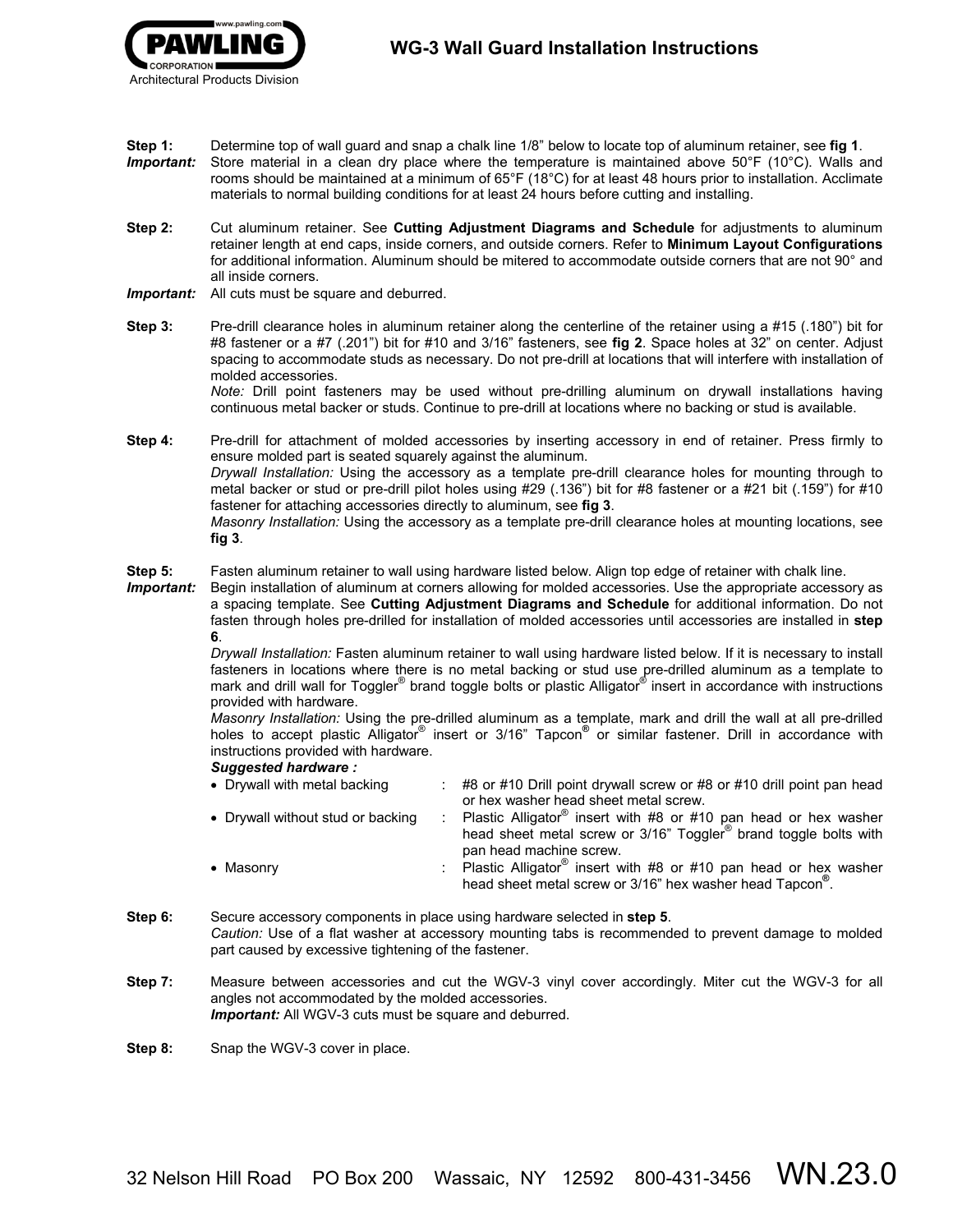



fig 3